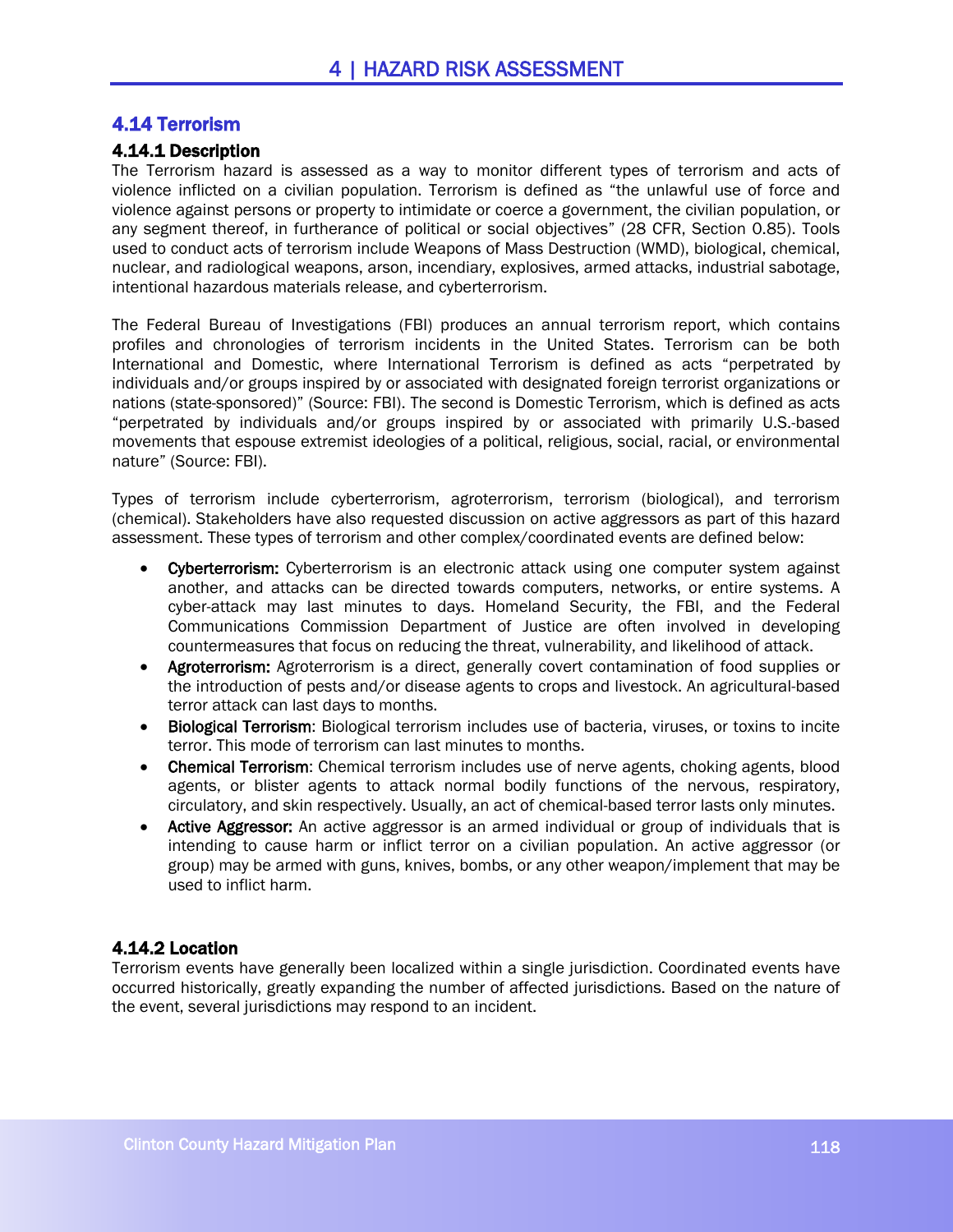# 4.14.3 Extent

The extent of each of these terrorism events includes:

- Cyberterrorism: Typically, the built environment is unaffected by a cyber-attack. Inadequate security can facilitate access to critical computer systems allowing them to be used to conduct attacks.
- Agroterrorism: Agro-terrorism is a viable primary aspiration for terrorists, as agriculture is the largest single sector in the US economy. It lacks the traditional shock factor of attacks, but its extent could be large and longer lasting. The extent of the effects varies by type of incident. Inadequate security can facilitate the adulteration of food and introduction of pests and disease agents to crops and livestock resulting in animal suffering, loss of valuable animals, cost of containment of outbreaks, and lost trade and other economic effects. With agriculture being the most common land use and top industry in Clinton County, farmers must be vigilant and prepared to respond to acts of terrorism.
- Biological Terrorism: A biological attack could cause illness and even kill hundreds of thousands of people, overwhelm public health capabilities, and create significant economic, societal, and political consequences. Public health infrastructure must be prepared to prevent illness and injury that would result from biological terrorism.
- Chemical Terrorism: Most chemical agents are capable of causing serious injuries or death, and their often rapid course of action means there is very little time to act when an act of chemical terrorism occurs. Public health infrastructure must be prepared to prevent illness and injury that would result from chemical terrorism. Terrorism events that are caused due to chemicals impact the environment as well. Impacts can be large and felt by the environment in several different ways such as altering the quality of air and water, affecting sewage and wastewater systems, and displacing aquatic ecosystems and soils that sustain wildlife.
- Active Aggressor: Active aggressor incidents often occur in areas where a number of people gather regularly. This may be a place of employment, a neighborhood gathering area (church, recreational center, school, etc.), or other location.

Terrorist threats may also occur among school districts within the County. Threats can last several hours or even days and cause multiple problems such as disturbing a school's order, causing traffic jams, and inducing civil panic. Individuals, groups, and institutions should be aware of and understand how to react to such potential threats immediately and appropriately.

# 4.14.4 History

There have been no reported terrorism events in Clinton County. Although events such as the World Trade Center Bombing (1993 & 2001) did not occur in Ohio, there is an implied threat in this state. In 1995, an Ohio resident was able to order samples of Plague bacilli. Although this attempt was thwarted, it indicates viability of bio-terrorist threats. Terrorist plots have been thwarted in Columbus, Dayton, Cincinnati, and Cleveland, among other locations. Mass shootings, such as a school shooting, are an example of an Active Aggressor situation.

While there are no recorded school shootings or terrorism incidents in Clinton County, local officials have determined that the risk of such an incident occurring in Clinton County exists. The Homeland Security Unit in the Clinton County Sheriff's Office serves as the primary division responsible for domestic and/or foreign security issues serving as a liaison to other state and local organizations.